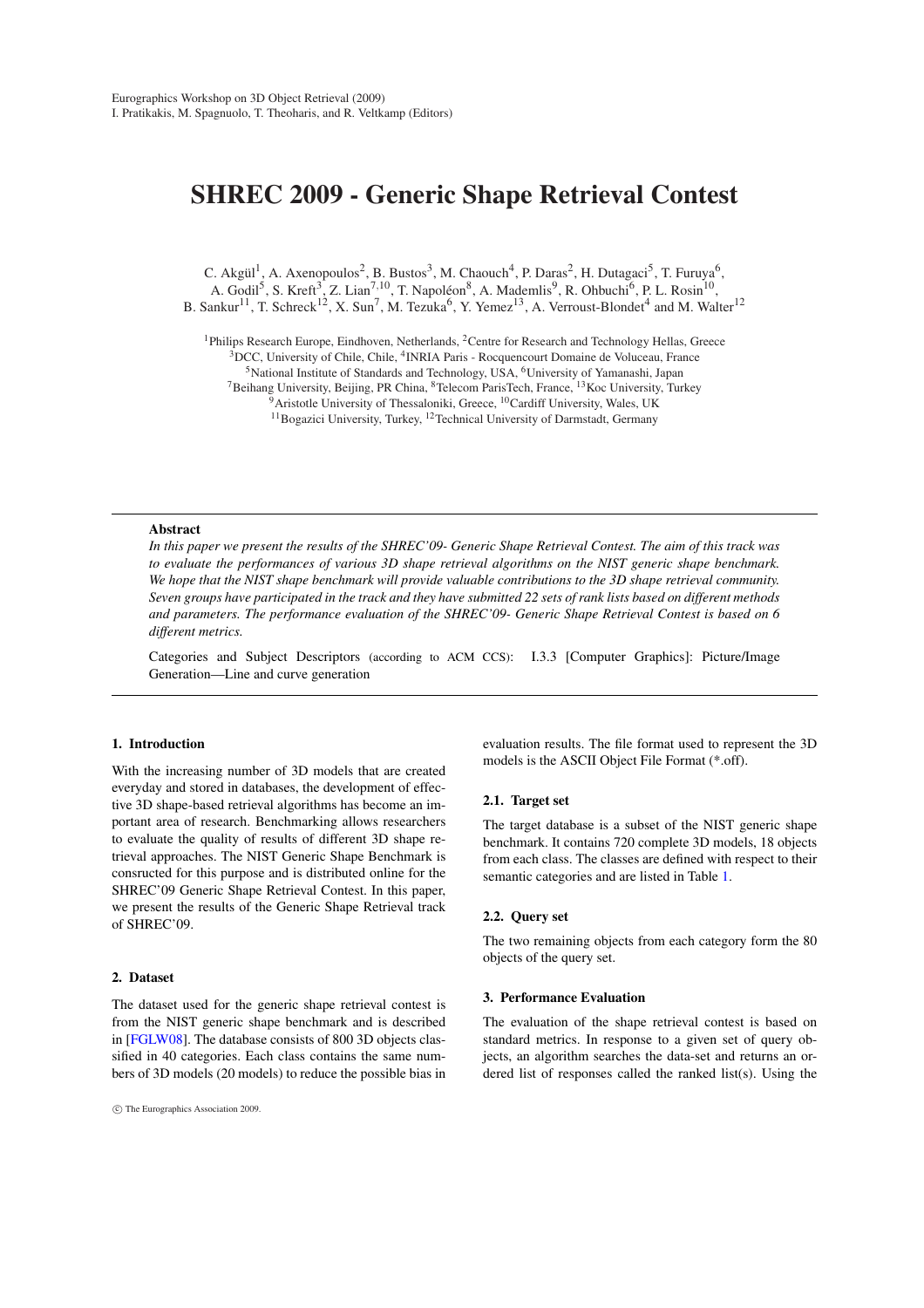rank lists the following evaluation measures are calculated: 1) Nearest Neighbor (NN), 2) First Tier (FT), 3) Second Tier (ST), 4) E-measure (E), and 5) Discounted Cumulative Gain (DCG) [SMKF04]. In addition to these scalar performance measures, the precision-recall curves are also obtained.

| <b>Bird</b>      | Fish             | Insect                | FlyingInsect   |
|------------------|------------------|-----------------------|----------------|
| <b>Biped</b>     | Quadruped        | Apartment             | Skyscrape      |
| SingleHouse      | <b>Bottle</b>    | Cup                   | Glasses        |
| HandGun          | SubmachineGun    | MusicalInst.          | Mug            |
| FloorLamp        | DeskLamp         | Sword                 | Cellphone      |
| DeskPhone        | Monitor          | Bed                   | Chair          |
| WheelChair       | Sofa             | <b>RectangleTable</b> | RoundTable     |
| <b>Bookshelf</b> | <b>HomePlant</b> | <b>Tree</b>           | <b>Biplane</b> |
| Helicopter       | Monoplane        | Rocket                | Ship           |
| Motorcycle       | Car              | MilitaryVehicle       | Bicycle        |

Table 1: *40 classes of the target database.*

# 4. Participants

Seven groups have participated in the SHREC'09 Shape Retrieval Contest on the NIST Generic Benchmark. The participants submitted rank lists obtained by 22 different runs in total. These runs either correspond to a different method, a different combination of multiple methods or a different parameter setting. Brief descriptions of the methods are provided in the next section.

# 5. Methods

# 5.1. Aligned Multi-View Depth Line (MDLA) by M. Chaouch and A. Verroust-Blondet

The MDLA-based 3D shape retrieval system compares 3D models based on their visual similarity using depth lines extracted from depth images:

- 1. The process first normalizes and scales the 3D object into a bounding box. The new axes are obtained by the alignment method decribed in [CVB08]. It is based on the computation of reflexional and translational symmetries of the 3D shapes.
- 2. Then the process computes the set of  $N \times N$  depth-buffer images associated to the twenty views distributed uniformly over the 3D model. For this purpose, a bounding dodecahedron is used: The views correspond to the orthogonal projections on the planes that limit the model in the directions of the dodecahedron's vertices and have the normals as vertices.
- 3. The system then generates  $2 \times N$  depth lines per image, considering each depth image as a collection of *N* horizontal and *N* vertical depth lines.
- 4. Finally, each depth line is encoded in a set of *N* states called observation sequences.

Points 2 to 4 are detailed in [CVB07]. The shape descriptor is stored as a set of  $20 \times 2 \times N$  sequences, with  $N = 32$ . Given two 3D objects  $O_1$  and  $O_2$  and their corresponding observation sequences  $S_1$  and  $S_2$ , the distance *D* is computed between each sequence of the object  $O_1$  and the corresponding

sequence of the object  $O_2$  using a dynamic programming algorithm, namely the Needleman-Wunsch algorithm. Finally, the dissimilarity between the 3D objects,  $O_1$  and  $O_2$ , is computed as the sum of all the distances *D*:

$$
\Delta(O_1, O_2) = \sum_{i=1}^{N_v} \sum_{j=r,c}^{N_v-1} D\left(S^1_{i,j,k}, S^2_{i,j,k}\right),\tag{1}
$$

where *i* denotes the index of the rendered images, *j* indicates if the depth line is a row or a column, *k* denotes orders of lines in the depth image and  $N_v$  is the number of views, i.e.  $N_v = 20$ .

## 5.2. A Composite Shape Descriptor by Z. Lian, P. L. Rosin and X. Sun

The approach aims to construct composite shape signatures. As demonstrated in [Vra05], the combinations of visual similarity based 2D shape features and 3D spherical harmonic transformation based descriptors are superior to other stateof-the-art methods. In this subsection, the composite shape desciptor is described briefly. The details of the methodology can be found in [LRS].

# 5.2.1. A 3D Rectilinearity Measure (RECT)

Rectilinearity is an important shape property of 3D objects. As shown in Figure 1, the most rectilinear model has a rectilinearity value of 1 while the least rectilinear object's rectilinearity measure is 0. The readers can find a complete definition of rectilinearity for a 3D polygon and its calculation via a Genetic Algorithm in [LRS08].



Figure 1: *Sphere, cylinder, rectilinear object and cube; underneath are the corresponding rectilinearity values.*

## 5.2.2. Composite Pose Normalization (CPN)

The calculation of rectilinearity can be used for pose normalization of 3D meshes. Let *S*(*M*) be the surface area of mesh *M*, and  $P(M, \alpha, \beta, \gamma)$  be the sum of all faces' projected areas onto three orthogonal planes after rotating the coordinate frame around its *x*, *y*, and *z* axes with angles  $\alpha$ , β and  $\gamma$ . The basic idea is that the angles  $\alpha$ ,  $\beta$  and  $\gamma$  maximizing  $S(M)/P(M, \alpha, \beta, \gamma)$  specifies a standard pose for the mesh *M* [LRS08]. The combination of rectilinearity based and PCA [VSR01] based pose normalization methods can not only cope with almost all 3D polygon meshes but also corresponds better to the intuitive notion of canonical pose than other existing methods.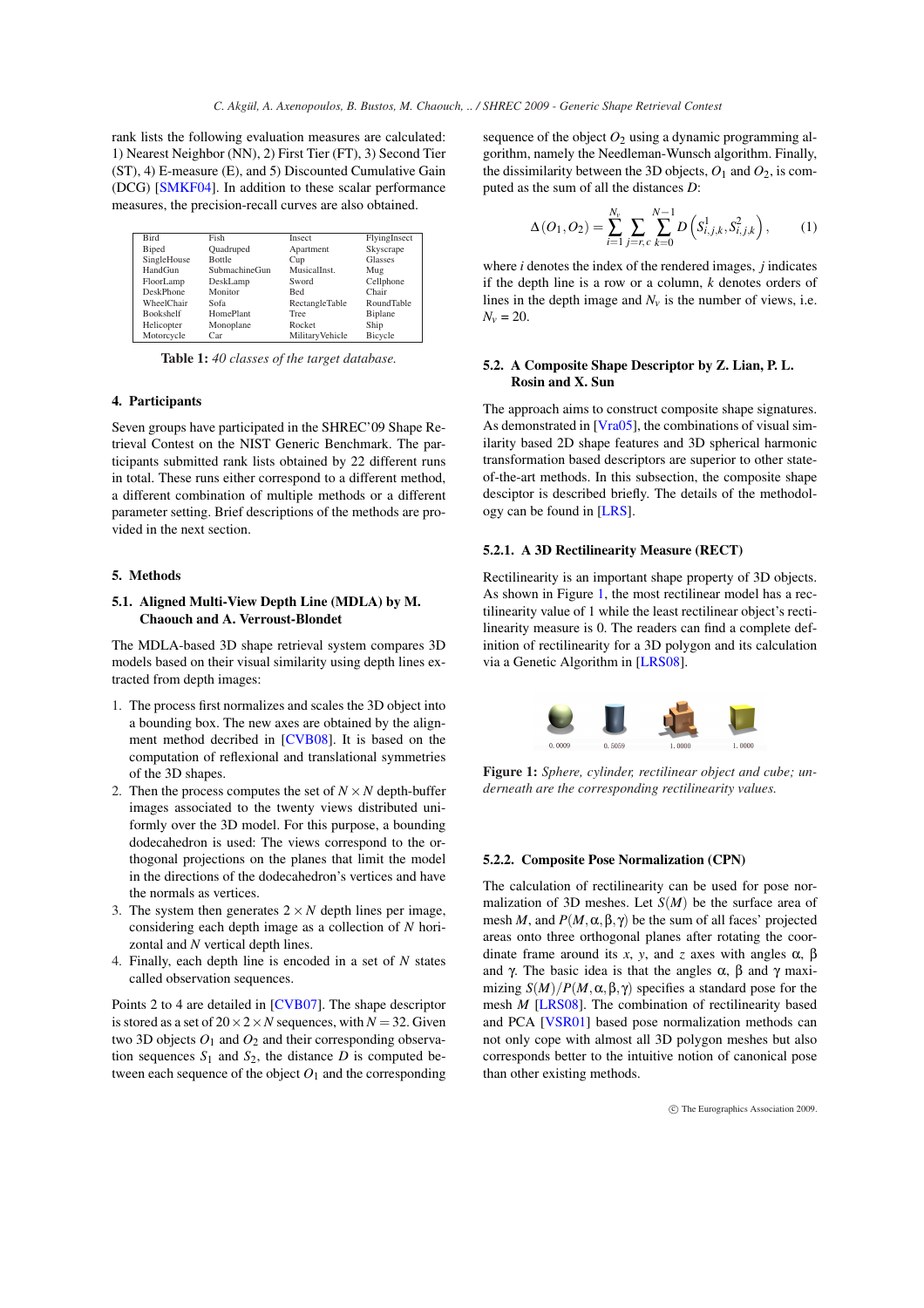## 5.2.3. 3D Spherical Harmonic Descriptor (SHD)

After pose normalization, models are aligned to the canonical coordinate system and the position of three coordinate axes are fixed. Using these three axes as the polar axes of sampling spheres, a model can be expressed by three spherical extent functions that capture the furthest intersection points of the model's surface with rays emanating from the origin. For each function, a spherical harmonic descriptor is computed on a  $64 \times 64$  spherical grid and then represented by its harmonic coefficients less than order 16. The spherical harmonic coefficients are normalized to their unit L1 norm. The shape descriptor is composed of  $3 \times 16 \times 16 = 768$  elements.

## 5.2.4. 2D Visual Similarity Based Descriptor (GSMD)

For the models normalized by the CPN method, there are still 24 possible choices for the canonical right-handed coordinate system. The geodesic spheres generated from the unit regular octahedron are suitable for efficient multi-level feature extraction and shape matching. Different numbers of silhouettes or depth buffers can be captured from the vertices of geodesic spheres and then 2D shape descriptors can be extracted from these images. Here the geodesic sphere consisting of 66 vertices is chosen and depth buffers of size  $256 \times 256$  are captured from its vertices. The dissimilarity between two objects is the minimum of the sum of L1 distances of 24 matching pairs taking all possible view correspondences into account.

## 5.2.5. The Composite Descriptor

Let the 3D rectilinearity measure, the 3D spherical harmonic descriptor, and the 2D visual similarity based shape feature described above be denoted by RECT, SHD and GSMD, respectively, and the distance values generated individually from them be denoted by *Drect*, *Dshd* and *Dgsmd*. When comparing two models  $M_1$  and  $M_2$ , the following formula is adopted to compute their dissimilarity:

$$
D(M_1, M_2) = w_1 \cdot D_{rect} + w_2 \cdot D_{shd} + w_3 \cdot D_{gsmd} \qquad (2)
$$

where the distances are normalized to [0,1] and  $w_1, w_2, w_3$ are the weights which can be experimentally specified by the approximate maximization of the retrieval performance on another classified database.

# 5.2.6. Manifold Ranking

The performance of the composite shape descriptor can be further increased by utilizing the manifold ranking method. The original algorithm for the manifold ranking method can be found in  $[ZWG^*04]$ . Here, the algorithm is slightly modified in order to make it more effective and efficient for the specific application of 3D model retrieval.

## 5.3. Compact Multi-View Descriptor (CMVD) and Shape Impact Descriptor (SID) by P. Daras, A. Mademlis and A. Axenopoulos

A unified framework is proposed and based on the combination of a view-based approach with a voxel-based approach. As a first step, a pose normalization takes place. After translation and scaling, a rotation estimation step is required; a combination of the two dominant rotation estimation methods, PCA [DZTS06] and VCA [PR05] is utilized.

## 5.3.1. Compact Multi-View Descriptor (CMVD)

After the pre-processing step, a set of uniformly distributed views are extracted. The viewpoints are chosen to lie at the 18 vertices of a regular 32-hedron. Two 2D image types are available: 1) Binary images (The Silhouettes) and 2) Depth Images.

Three rotation-invariant functionals are applied to the views to produce the descriptors: 1) 2D Polar-Fourier Transform, 2) 2D Zernike Moments, and 3) 2D Krawtchouk Moments. A more detailed description of the extraction of these 2D functionals is available in  $[ZDA^*07]$ . The number of descriptors per view, *N<sup>D</sup>* is determined experimentally, and is equal to  $N_D = N_{FT} + N_{Zern} + N_{Kraw}$ , where  $N_{FT} = 78$ ,  $N_{Zern} = 56$ , and  $N_{Kraw} = 78$ . Finally, two types of descriptors are formed: CMVD-Binary that uses binary images and CMVD-Depth that uses depth images.



Figure 2: *Matching framework for CMVD. The total dissimilarity between two 3D objects is the sum of the dissimilarities of the corresponding views.*

The 3D/3D matching procedure is depicted in Figure 2. The CMVD framework measures the distance between two 3D objects by summing up the L1-distances between the descriptors of their corresponding pairs of views.

## 5.3.2. 3D Shape Impact Descriptor (SID)

The Shape Impact Descriptor (SID) consists of two major instances: The Newtonian Impact Descriptor (NID) and the Relativistic Impact Descriptor (RID). Both NID and RID are describing the effect of the insertion of the 3D object in the time-space, using different underlying principles. NID relies on classical Newtonian field theory, while RID is based on a simplified version of Einstein's General Relativity.

Newtonian Impact Descriptor (NID): The Newtonian

<sup>°</sup>c The Eurographics Association 2009.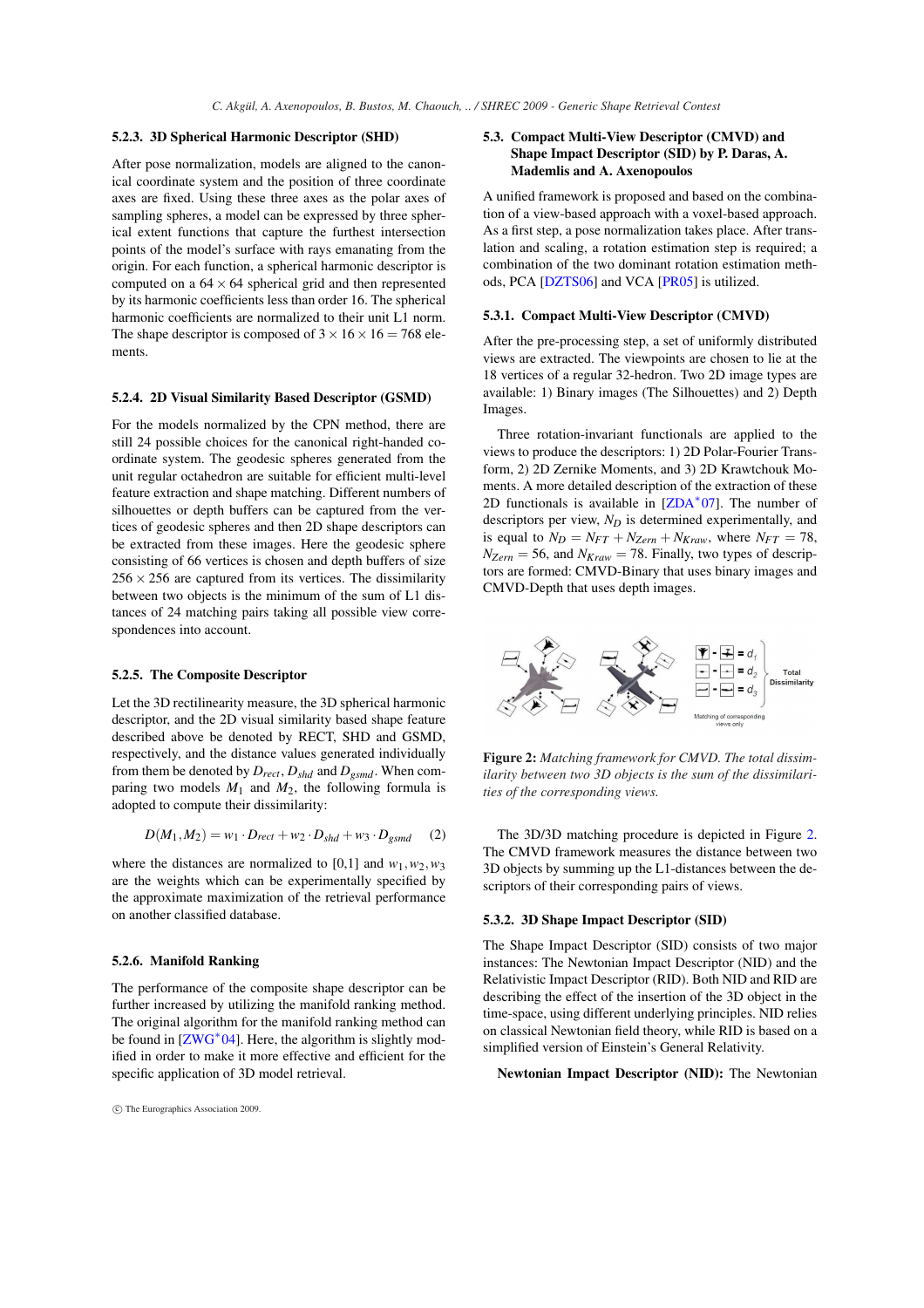Impact Descriptor is composed of three major histograms created by 1) the field potential values, 2) the field density Euclidean norms, and 3) the radial component of the field density, which are computed at points that are equidistant from the object surface. Complete mathematical descriptions of the field potential and field density can be found in [MDTS08,MDTS].

Relativistic Impact Descriptor (RID): RID captures the way that a 3D object curves the surrounding time space. Initially, it is assumed that the surrounding time-space of the object gets curved due to the 3D object's mass. Then, the surrounding space is sampled and at every sample, the Einstein's gravity equation is solved. Using the solution of the equation, two invariants that characterize the time-space curvature, are computed. These two invariants are computed at every point in the surrounding area of the 3D object. Finally, two histograms are constructed using the values of the invariants. The reader can refer to [Paq03] and [Paq07] for a detailed derivation of the invariants from the concepts of the general relativity and Riemannian geometry.

Matching NID and RID: The matching method of the impact descriptors is based on histogram metrics. The histograms that compose NID and RID are based on different underlying laws (NID is based on the classical Newtonian theory and RID on the laws of General Relativity). Thus, every histogram captures information concerning the 3D shape in a unique way and for this reason, it requires different similarity metric for comparison. For the potential related histograms the normalized distance [DZTS06] has been utilized. For the other two types of histograms the diffusion distance [LO06] has been used.

#### 5.3.3. Combined Matching of CMVD and SID

The combined matching of two models corresponds to a weighted sum of the dissimilarity scores obtained from independent descriptor comparisons. The weights of the individual dissimilarity scores are selected experimentally.

# 5.4. Multi-view and Multi-scale Contour Representation (MCC) by T. Napoléon

#### 5.4.1. MCC Descriptor

The approach is based on a multi-scale representation of the external closed contour of non-rigid 2D shapes presented in [AO04]. A set of views are captured from a model and for each view the external border of the silhouette is extracted and normalized. Then, a multi-scale shape representation is built by storing the information on the convexities and concavities of each contour at different scale levels (see Figure 3).

To compare efficiently (in term of computation time) two 3D shapes, the signature of the 2D contour should be compact. To ensure this, a global descriptor based on the convexity/concavity measure of the 2D curves is stored to coarsely



Figure 3: *Extraction of MCC: (a) original shape image, (b) filtered versions of the original contour at different scale levels, (c) final MCC representation.*

describe the 3D shape. To get this global information about the shape, a histogram of the convexity/concavity measure is computed for each contour.On the other hand, the signature should be robust enough to compare efficiently (in term of retrieval quality) two 3D shapes. The descriptor should have a good discriminative power to retrieve the class of the request and to suppress the intra-class variability. A precise local signature based on the whole convexity/concavity measure is chosen to enhance the discriminative power.

## 5.4.2. Matching process

For the similarity measure, it is necessary to examine the distance between each sampled contour point of both contours. The first descriptor presented in the Section 5.4.1 introduces a compact global signature based on the histogram of the convexities/concavities measure. The aim of this descriptor is to compute the distance between two objects efficiently. To compare the histograms distributions, we examine the distance between each bin of both contours. The computed distance is fast to compute and give a good estimation of the real dissimilarity between two objects. Note that this distance does not have a good discrimination power but gives a rough estimation of the dissimilarity of the models in a very short computation time.

After this initial ranking, a pruning process is applied to compute a better distance between the query and the *k* nearest objects. Distances of the *k* nearest neighbors to the query model are recalculated based on the local descriptor. This distance measure has to explain correctly the similarity or dissimilarity between two contours. A dynamic programming method is used with a distance table to conveniently examine the distances between corresponding contour points convexities/concavities on both shapes. The presented distance has a very good discrimination power and can capture the intra-class variations. This measure takes more computation time but gives an extremely good estimation of the dissimilarity between two contours.

## 5.4.3. Parameters

The results in the Generic Shape Retrieval track for SHREC'09 were obtained by using three or nine silhouettes. The silhouettes were of resolution  $256 \times 256$  pixels.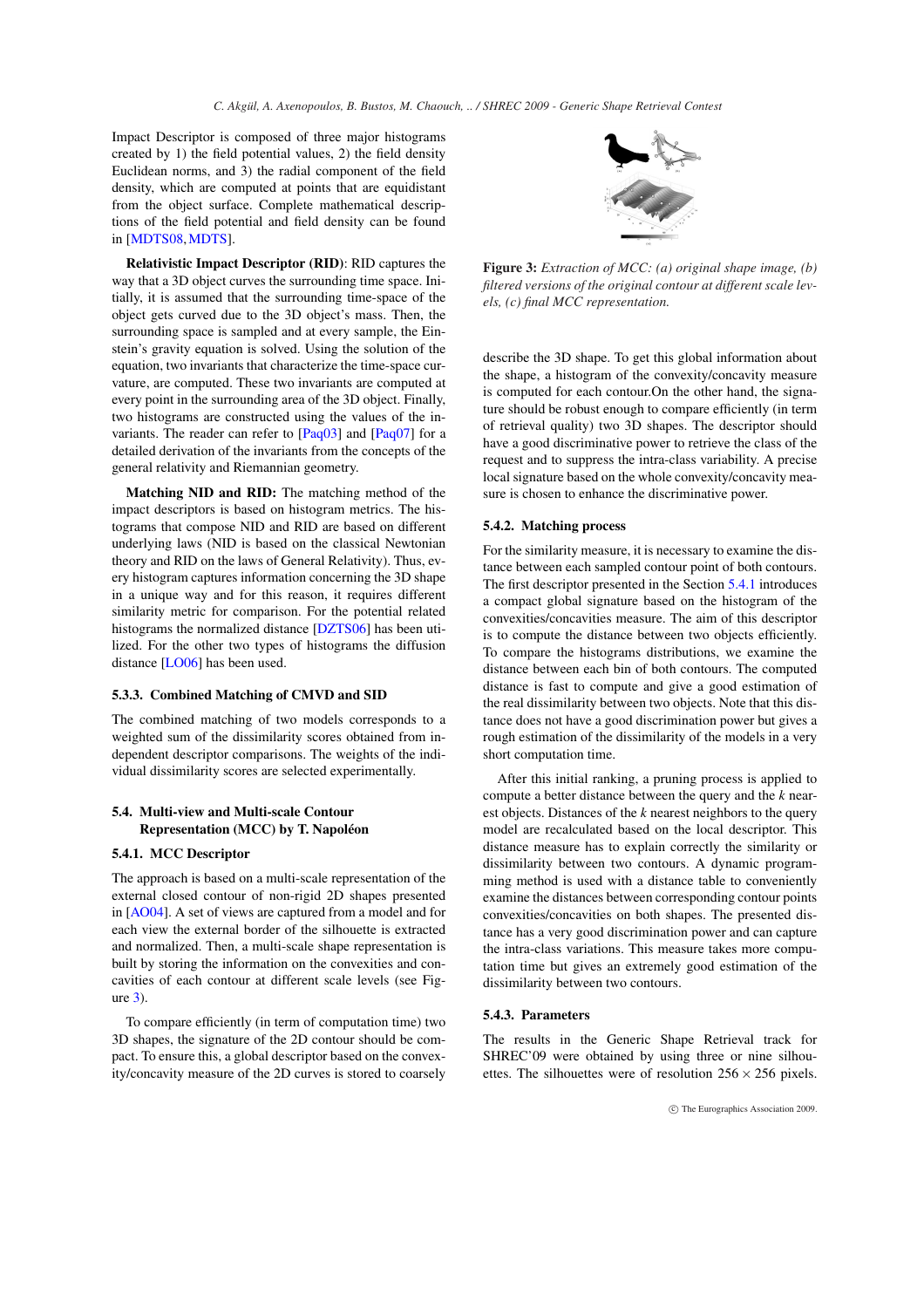For the contour convexities and concavities method, normalized contours with 100 points and 10 scale levels were used. The parameters of the five runs were as follows:

- Run 1: 9 silhouettes and  $k = 0$  for the pruning (no local signatures).
- Run 2: 9 silhouettes and  $k = 50$  for the pruning.
- Run 3: 9 silhouettes and  $k = 720$  for the pruning.
- Run 4: 3 silhouettes and  $k = 50$  for the pruning.
- Run 5: 3 silhouettes and  $k = 720$  for the pruning.

# 5.5. Local-Global Features from DESIRE Descriptor by B. Bustos, S. Kreft, T. Schreck and M. Walter

In this section a generic retrieval scheme combining local and global descriptors is introduced. It optimizes the retrieval effectiveness of the DESIRE 3D object descriptor [Vra05], by combining the global descriptor with local descriptors (from segments of the 3D objects) [BSW<sup>\*</sup>09] computed also with DESIRE. As the combination is done preserving the spatial context of each of the local descriptors, the approach supports the global geometry similarity notion as provided by the base descriptor over which the combination is formed.

#### 5.5.1. Global and local features

If two models are globally similar, then they should be similar regarding all of their parts. However, global descriptors, depending on their definition, may fail to capture relevant local object information. By adding local descriptors for appropriately extracted segments of the model under concern, it should be possible to compensate for the loss of local information. Specifically, as the segments are made subject to the particular processing steps of the given descriptor, which may include normalization for scale and orientation, there are chances to capture model information which could be otherwise lost.

# 5.5.2. Descriptor extraction

The descriptor extraction process performs an object segmentation step, which yields a partitioning of each of the objects to be compared. Then, the process computes the DE-SIRE descriptor for the global model and for each of the obtained model segments. For each pair of objects to be compared, similarity scores are calculated for the corresponding object and object part descriptors. As a last step, the individual scores are aggregated into one final similarity score for the input object pair.

The scheme relies on an existing one-to-one mapping between object segments, which is used for segment-wise descriptor comparison. This mapping is performed by two steps: (A) applying rotation normalization to the global model prior to segmentation, and (B) applying a uniform, fixed segmentation scheme.

(A) is achieved by applying PCA-based rotation normalization [VSR01]. This preprocessing aligns all objects in a canonical coordinate system. In step (B), a simple Voronoi segmentation takes place as follows (assuming triangulated mesh models as input). A Voronoi partition is constructed that is based on  $x \times y$  equally spaced base vectors. The base vectors are obtained by finding *x* and *y* uniformly distributed angles  $\Theta$  and  $\Phi$  in spherical coordinates.

This way of partitioning 3D objects into parts is admittedly simple. However, a structurally fixed, model independent segmentation scheme in conjunction with rotation normalization provides a straightforward 1:1 mapping between model segments. While not all segments may contain meaningful object detail, an adaptive weighting scheme will contribute to identify meaningful parts. From experimentation with the combination schemes, best retrieval precision results are obtained for setting  $x = 2$  and  $y = 4$ , which effectively corresponds to an Octant partition. Figure 4 illustrates the Octant segmentation scheme.

## 5.5.3. Combination of global-local features

For the combination of the global and local features of the 3D models, a fixed and an adaptive approach are used. For the fixed combination, the weight of the global descriptor is first set to unity, and then the weights of all local descriptors are uniformly set to a fraction of the unit weight. Effectively, the scheme weighs the local descriptors relatively to the global descriptor.



Figure 4: *Illustration of an octant-based partitioning scheme (top left), and its application to a 3D object (top right and bottom).*

For the adaptive combination, the entropy impurity method [BKS<sup>\*</sup>04] is used. The entropy impurity measure is used to estimate the a priori goodness of each of the local features. For retrieval, the target data set of the generic shape retrieval contest of SHREC'09 is used as the training dataset. It must be noticed, however, that the weights given by the entropy impurity method must be scaled down in order to not overweight the local features.

# 5.6. Density-Based Framework (DBF) by C. Akgül, B. Sankur and Y. Yemez

The density-based framework (DBF) is a shape description and matching methodology that can be used for 3D ob-

<sup>°</sup>c The Eurographics Association 2009.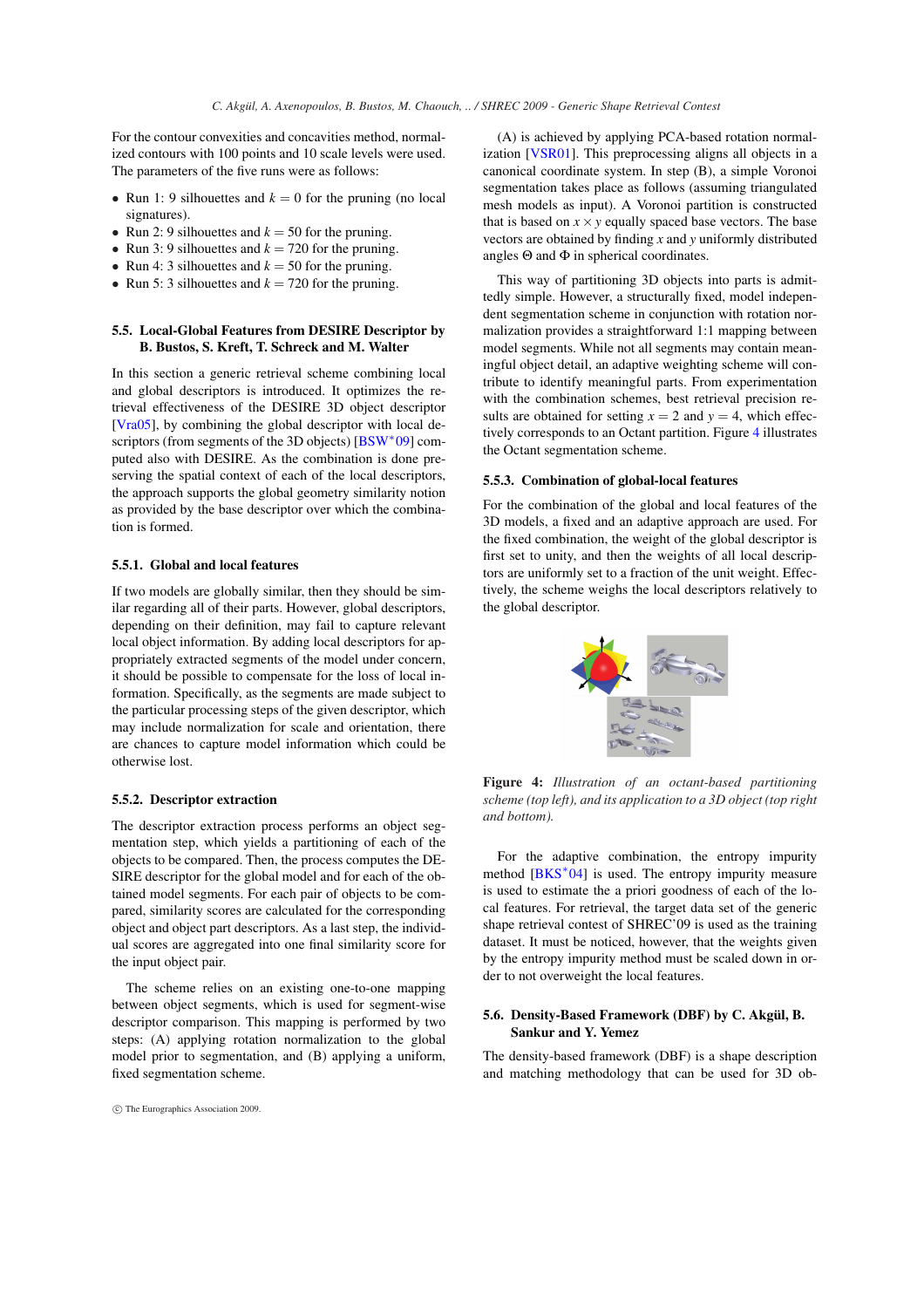ject retrieval. In DBF, shape descriptors are extracted from local surface features characterizing the object geometry [ASYS07, ASYS09]. The feature information is processed with the kernel methodology for density estimation (KDE) and the probability density function of the local feature is estimated at chosen target points. The shape descriptor vector is then simply a discretized version of this probability density. This density-based approach provides a mechanism to convert local shape evidences, using KDE, into a global shape description. Furthermore, DBF offers a specialized matching scheme that proves to be invariant against certain 3D transformations, namely coordinate axis transformations and mirror reflections. This scheme is both computationally rapid and effective compared to other stateof-the-art descriptors for 3D object retrieval. More details about the methods and its performance can be found in [ASYS07,ASYS09].

Prior to descriptor computation, all models have been normalized so that descriptors are translation, rotation, flipping and scale invariant. For translation invariance, the object's center of mass is considered as the origin of the coordinate frame. For rotation and flipping invariance, the continuous PCA algorithm [VSR01] is applied. For isotropic scale invariance, a scale factor is computed so that the average pointto-origin distance is unity.

In each of the three runs that are submitted to the SHREC09 Generic Models Track, three different densitybased descriptors are used:

- $\mathbf{R} = (R, \hat{R}_x, \hat{R}_y, \hat{R}_z)$ . Radial distance *R* measures the distance of a surface point *Q* to the origin (centroid). Radial direction  $\mathbf{\hat{R}}$  is a unit-norm vector  $(\tilde{R}_x, \hat{R}_y, \hat{R}_z)$  collinear with the ray traced from the origin to a surface point *Q*.
- $\mathbf{T} = (D, \hat{N}_x, \hat{N}_y, \hat{N}_z)$ . Tangent-plane distance *D* stands for the absolute value of the distance between the tangent plane at a surface point *Q* and the origin. Normal direction  $\hat{N}$  is simply the unit normal vector at a surface point and represented as a 3-tuple  $(\hat{N}_x, \hat{N}_y, \hat{N}_z)$ .
- $S = (R, A, SI)$ . Radial-normal alignment *A* is the absolute cosine of the angle between the radial and normal directions at a surface point *Q*. Shape index *SI* provides a local categorization of the shape into primitive forms such as spherical cap and cup, rut, ridge, trough, or saddle.

For the S-descriptor, L1-metric is used while for the R and T-descriptors, a invariant version of L1-metric is employed. The final distance value has been obtained by summing these three distance measures. For density estimation, a bandwidth matrix of the form *cH* is used, where *c* is a real constant and *H* is the average covariance matrix of the feature observations over all meshes (only the ones in the target distribution of the Generic Models Track). The runs differ by a multiplicative constant *c*:

- **DBFc8:** Slightly undersmoothed descriptors  $(c = 0.8)$ .
- **DBFc10:** Nominally smoothed descriptors  $(c = 1.0)$ .
- **DBFc12:** Slightly oversmoothed descriptors  $(c = 1.2)$ .

# 5.7. Bag-of-Local Visual Feature and the Unsupervised Dimension Reduction by T. Furuya, M. Tezuka and R. Ohbuchi

For this track, we have used the following two methods: the bag-of-local visual feature approach BF-SIFT [OOFB08] and the unsupervised dimension reduction approach MR-SPRH-UDR [OK06]. While fusing multiple methods, (e.g., by summing their distance) would improve retrieval performance, we used each one of our methods "as is".

For this track, the BF-SIFT used the range image size 256  $\times$  256 taken from 42 equally spaced view orientations about the 3D model. We used the vocabulary size Nv=1,800, which was determined after some experiments. On average, the number of features per 3D model is 2,216 for the database. Distance computation used the Kullback-Leibler divergence.

The MR-SPRH-UDR used the Locally Linear Embedding [RS00] having neighborhood size of 100 samples to learn the mapping from the 625D input space of the SPRH feature to the 400D subspace. The mapping is learned from 5,000 SPRH features extracted from 5,000 models randomly selected from the union of Princeton Shape Benchmark [SMKF04] database and the National Taiwan University database [NTU]. While not optimal, we trained the LLE using these databases as the Generic Model Track database is too small for the learning. The learned mapping is approximated by using RBF network with Gaussian kernel, whose spread is 0.9. For the distance computation among the dimension-reduced features, we used the Cosine similarity measure converted to distance by subtracting it from 1.0.

# 6. Results

In this section, we present the performance evaluation results of the SHREC09- Generic Shape Retrieval Contest. Seven research groups participated in the contest and submitted 22 sets of rank lists based on different methods and parameters. In response to a given set of query objects, an algorithm searches the data-set and returns an ordered list of responses called the ranked list(s). Different evaluation metrics measure different aspects of shape retrieval system. In order to make a thorough evaluation of a 3D shape retrieval algorithm with high confidence, we have employed the following six evaluation measures: Nearest Neighbor (NN), First Tier (FT), Second Tier (ST), E-measure, Discounted Cumulative Gain (DCG) and Precision Recall Curve.

For the Generic track contest, we have created a web interface [INT], that shows the retrieved models for all the query models and methods. Figure 5 shows an example page where 3D models that are retrieved by Chaouch's MDLA method are displayed as response to an airplane as the query object. This interface allows users to examine the responses of the participants' methods to individual query objects and visually inspect the strengths and weaknesses of the methods for particular queries.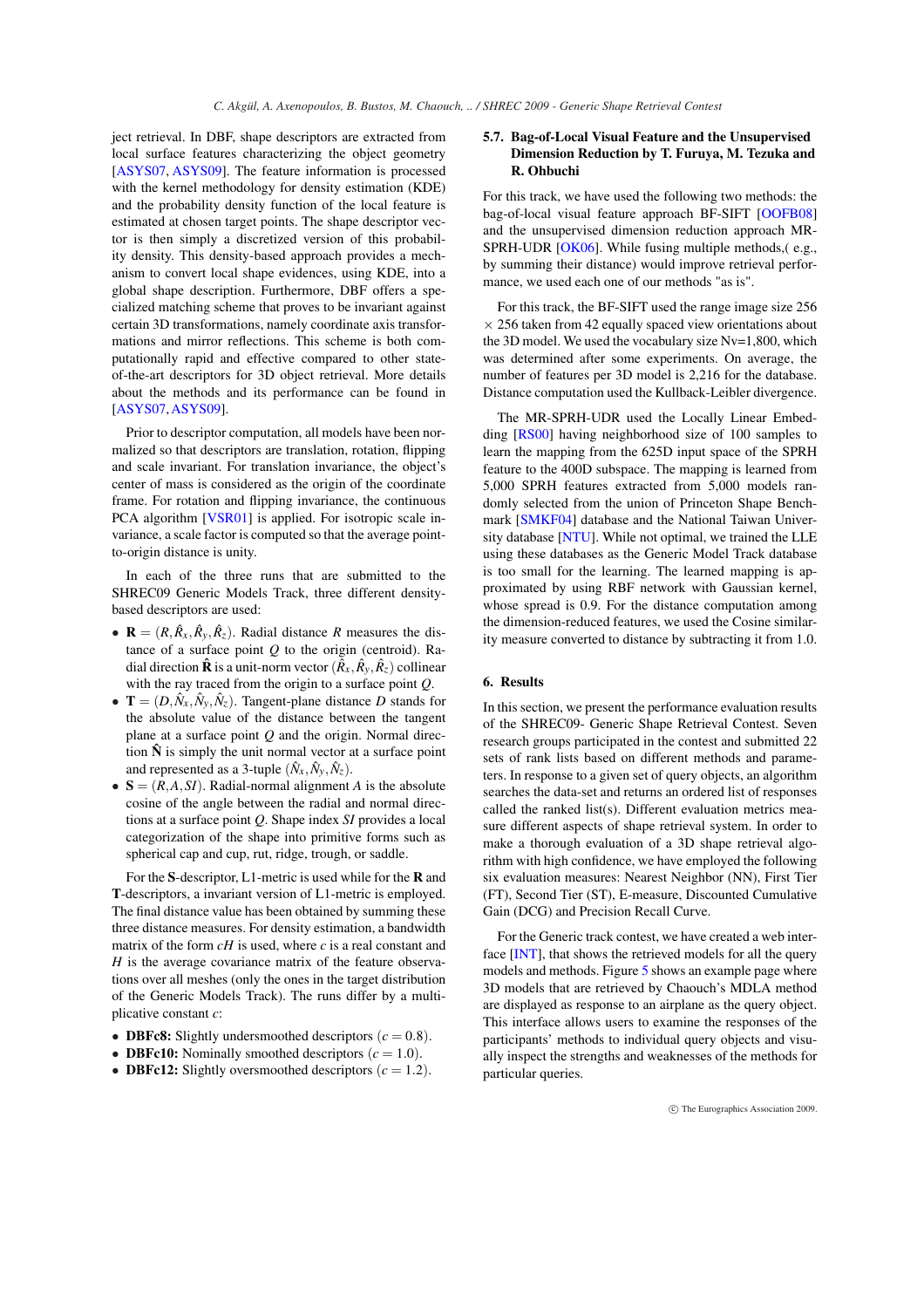

Figure 5: *The models that are retrieved by Chaouch's MDLA method for an airplane as the query object.*

Table 2 shows the retrieval statistics for all the methods and runs. It is clear that based on all the five scalar measures the MDLA approach proposed by Chaouch and Verroust gave the best performance among all 22 methods. Lian's composite descriptor, which is a combination of four methods ( $RECT + SHD + GSMD + MR$ ) got the second place considering overall performance. Nearest Neighbor indicates the relevance to the query of the first retrieved result. If we based the evaluation on NN, Napoleon's MCC-Run2 and MCC-Run3 would be in second and third places. But we take into account all the performance evaluation measures then Chaouch's MDLA is in the first place, Lian's Rect+SHD+GSMD+MR is in the second place and Napoleon's MCC-Run3 is in the third place.

| <b>PARTICIPANT</b>       | <b>METHOD</b>                | <b>NN</b> | <b>FT</b> | <b>ST</b> | E     | <b>DCG</b> |
|--------------------------|------------------------------|-----------|-----------|-----------|-------|------------|
| Akgül                    | DBFc8                        | 0.825     | 0.433     | 0.550     | 0.383 | 0.748      |
| (sect. 5.6)              | DBFc10                       | 0.825     | 0.443     | 0.574     | 0.398 | 0.757      |
|                          | DBFc12                       | 0.813     | 0.449     | 0.578     | 0.406 | 0.759      |
| <b>Bustos</b>            | <b>DSR</b> segment           | 0.863     | 0.561     | 0.696     | 0.49  | 0.825      |
| (sect. 5.5)              | <b>DSR</b> nosegment         | 0.85      | 0.546     | 0.691     | 0.479 | 0.819      |
|                          | Entropy 123 6 segment        | 0.838     | 0.526     | 0.663     | 0.464 | 0.803      |
|                          | Entropy_6789_6_segment 0.838 |           | 0.528     | 0.668     | 0.467 | 0.805      |
|                          | W1 segment                   | 0.838     | 0.528     | 0.666     | 0.466 | 0.806      |
| Chaouch (sect. 5.1) MDLA |                              | 0.963     | 0.730     | 0.848     | 0.602 | 0.917      |
| Daras                    | 3D_shape_impact              | 0.8       | 0.447     | 0.567     | 0.396 | 0.749      |
| (sect. 5.3)              | Compact multiview            | 0.8       | 0.49      | 0.626     | 0.437 | 0.771      |
|                          | Compound SID CMVD            | 0.875     | 0.558     | 0.69      | 0.487 | 0.83       |
| Furuya                   | <b>BF-SIFT</b>               | 0.850     | 0.483     | 0.624     | 0.433 | 0.777      |
| (sect. 5.6)              | MR-SPRH-UDR                  | 0.875     | 0.550     | 0.703     | 0.491 | 0.824      |
| Lian                     | SHD+GSMD                     | 0.875     | 0.597     | 0.733     | 0.514 | 0.85       |
| (sect. 5.2)              | RECT+SHD+GSMD                | 0.925     | 0.633     | 0.778     | 0.542 | 0.875      |
|                          | RECT+SHD+GSMD+MR             | 0.925     | 0.724     | 0.844     | 0.595 | 0.904      |
| Napoléon                 | Run1                         | 0.900     | 0.522     | 0.665     | 0.459 | 0.814      |
| (sect. 5.4)              | Run2                         | 0.950     | 0.615     | 0.701     | 0.502 | 0.864      |
|                          | Run3                         | 0.950     | 0.639     | 0.771     | 0.540 | 0.882      |
|                          | Run4                         | 0.900     | 0.550     | 0.662     | 0.465 | 0.826      |
|                          | <b>Direct</b>                | 0.007     | 0.570     | lo zoo    | 0.407 | n opo      |

Table 2: *The retrieval statistics for all the methods and runs.*

We have selected the best runs of each participant and displayed them in Figure 6, which shows their performance results in a bar graph. Three methods (Chaouch's, Lian's and Napoléon's) are particularly successful in that they give NN and DCG values close to or larger than 0.9. Figure 7 gives the precision-recall curves of the seven methods (the best of each participant). For recall values up to 0.67 Chaouch's MDLA approach performs better than any other method. For recall values higher than 0.67, Lian's composite descriptor (RECT + SHD + GSMD + MR) yields higher precsion values. Since the first half of the precision-recall curve is more significant in terms of retrieval purposes, Chaouch's

MDLA method is clearly in the first place with respect to the precision-recall measures. The precision values of Napoleon's MCC-Run3 are better or as good as the values obtained by Lian's method for recall values upto 0.4. However, they significantly drop to the third place when the recall valued are higher than 0.4.



Figure 6: *Bar plot of the Nearest Neighbor (NN), First Tier (FT), Second Tier (ST), E-measure(E) and Discounted Cumulative Gain (DCG) for the best runs of each participant.*



Figure 7: *Precision-recall curves of the best runs of each participant.*

We can classify the submitted methods as individual methods and hybrid methods. Hybrid methods have a better chance of describing the different local and global characteristics of the object and thus are expected to yield better results than the individual methods. This is clear from Table 2: Whenever a participant fused more individual methods together, the retrieval statistics got better. In addition to the combination of methods, incorporation of a variety of pose normalization schemes (e.g. Lian's composite descriptor and Daras's CMVD method), consideration of various scales (e.g. Napoleon's MCC method) and combining partial and global descriptors (e.g. Bustos's DSR-segment) can also be beneficial.